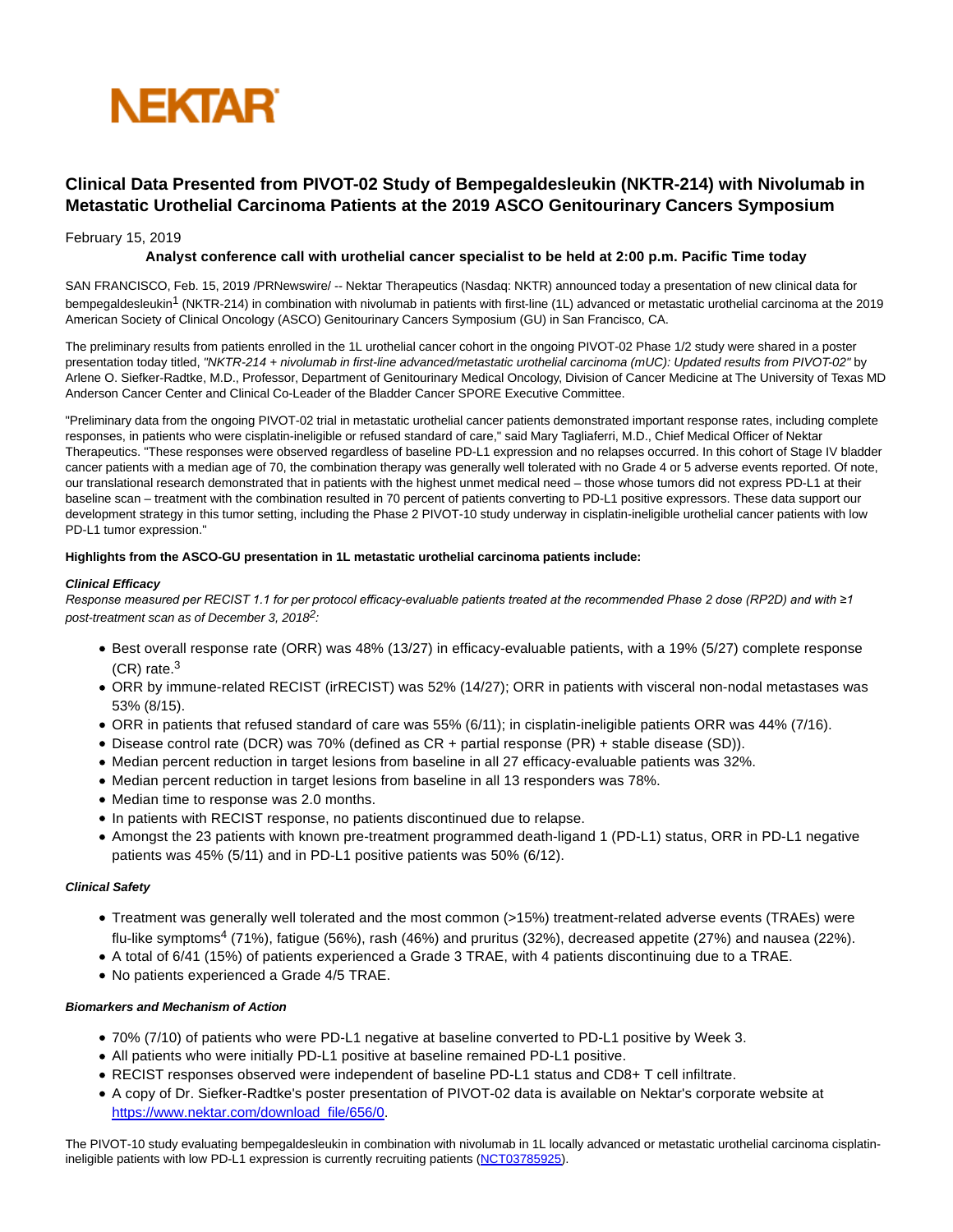#### **Analyst Call with Urothelial Cancer Specialist**

Nektar will webcast an analyst conference call featuring Dr. Siefker-Radtke today, Friday, February 15, 2019 at 2:00 p.m. Pacific Time. The conference call may be accessed by dialing 877-881-2183 (toll-free) or 970-315-0453 (international) with the conference call passcode 9688945. The webcast and slides for the conference call can be accessed through a link posted on the Investors section of the Nektar website a[t https://ir.nektar.com/.](https://c212.net/c/link/?t=0&l=en&o=2377099-1&h=3834615902&u=https%3A%2F%2Fir.nektar.com%2F&a=https%3A%2F%2Fir.nektar.com%2F) The webcast of the conference call will be available for replay through March 15, 2019.

#### **About Bempegaldesleukin (NKTR-214)**

Bempegaldesleukin is an investigational, first-in-class, CD-122-preferential IL-2 pathway agonist designed to provide rapid activation and proliferation of cancer-killing immune cells, known as CD8+ effector T cells and natural killer (NK) cells, without over activating the immune system. Bempegaldesleukin stimulates these cancer-killing immune cells in the body by targeting CD122 specific receptors found on the surface of these immune cells. CD122, which is also known as the Interleukin-2 receptor beta subunit, is a key signaling receptor that is known to increase proliferation of these effector T cells.<sup>5</sup> In clinical and preclinical studies, treatment with bempegaldesleukin resulted in expansion of these cells and mobilization into the tumor micro-environment.<sup>6,7</sup> Bempegaldesleukin has an antibody-like dosing regimen similar to the existing checkpoint inhibitor class of approved medicines.

#### **About Nektar**

Nektar Therapeutics is a research-based development stage biopharmaceutical company whose mission is to discover and develop innovative medicines to address the unmet medical needs of patients. Our R&D pipeline of new investigational medicines includes treatments for cancer, auto-immune disease and chronic pain. We leverage Nektar's proprietary and proven chemistry platform in the discovery and design of our new therapeutic candidates. Nektar is headquartered in San Francisco, California, with additional operations in Huntsville, Alabama and Hyderabad, India. Further information about the company and its drug development programs and capabilities may be found online at www.nektar.com.

#### **Forward-Looking Statements**

This press release contains forward-looking statements which can be identified by words such as: "will," "may," "designed" and similar references to future periods. Examples of forward-looking statements include, among others, statements we make regarding the therapeutic potential bempegaldesleukin in combination with other therapeutic agents, and the availability of results and outcomes from our clinical and preclinical studies. Forward-looking statements are neither historical facts nor assurances of future performance. Instead, they are based only on our current beliefs, expectations and assumptions regarding the future of our business, future plans and strategies, anticipated events and trends, and other future conditions. Because forward-looking statements relate to the future, they are subject to inherent uncertainties, risks and changes in circumstances that are difficult to predict and many of which are outside of our control. Our actual results may differ materially from those indicated in the forward-looking statements. Therefore, you should not rely on any of these forward-looking statements. Important factors that could cause our actual results to differ materially from those indicated in the forward-looking statements include, among others: (i) our statements regarding the therapeutic potential of bempegaldesleukin are based on preclinical and clinical findings and observations to date from ongoing clinical studies; (ii) bempegaldesleukin is in early stage clinical development and the risk of failure remains high and failure can unexpectedly occur at any stage for one or more of the cancer indications being studied prior to regulatory approval due to lack of sufficient efficacy, safety considerations or other factors that negatively impact drug development; (iii) data reported from ongoing clinical trials is necessarily interim data only and the final results will change based on continuing observations from patients that currently remain enrolled in the trials and new observations from patients enrolling in the trials; (iv) scientific discovery of new medical breakthroughs is an inherently uncertain process and the future regulatory approval of potential new drug candidates (such as bempegaldesleukin) is therefore very uncertain and unpredictable; (v) patents may not issue from our patent applications for our drug candidates, patents that have issued may not be enforceable, or additional intellectual property licenses from third parties may be required; and (vi) certain other important risks and uncertainties set forth in Nektar's Quarterly Report on Form 10-Q filed with the Securities and Exchange Commission on November 8, 2018. Any forward-looking statement made by us in this press release is based only on information currently available to us and speaks only as of the date on which it is made. We undertake no obligation to update any forward-looking statement, whether written or oral, that may be made from time to time, whether as a result of new information, future developments or otherwise.

#### **Contact:**

For Investors: Jennifer Ruddock of Nektar Therapeutics 415-482-5585 or Ashleigh Barreto of Nektar Therapeutics 628-895-0694

For Media: Jodi Sievers of Nektar Therapeutics 415-482-5593 or Dan Budwick of 1AB 973-271-6085 [dan@1abmedia.com](mailto:dan@1abmedia.com)

### 1 rINN

 $2$  Efficacy-evaluable defined per protocol as patients with at least one post-baseline scan. As of 12/3/2018, one patient was excluded for non-eligibility (no target lesion), and three patients discontinued prior to first scan (one due to patient decision; one due to clinical progression; one due to death from disease); ten patients pending first scan in database.

<sup>3</sup> ORR by primary investigator assessment included four unconfirmed responses: two patients with uPR and one patient with uCR pending confirmatory scan and one patient with uPR discontinued for AE after first scan with no confirmatory scan. Since 12/3/2018, three of four patients have had scans confirming responses (including CR).

- 4 Flu-like symptoms includes preferred terms: chills, influenza, influenza-like illness, pyrexia
- 5 Boyman, J., et al., Nature Reviews Immunology, 2012, 12, 180-190.
- $6$  Charych, D., et al., Clin Can Res; 22(3) February 1, 2016